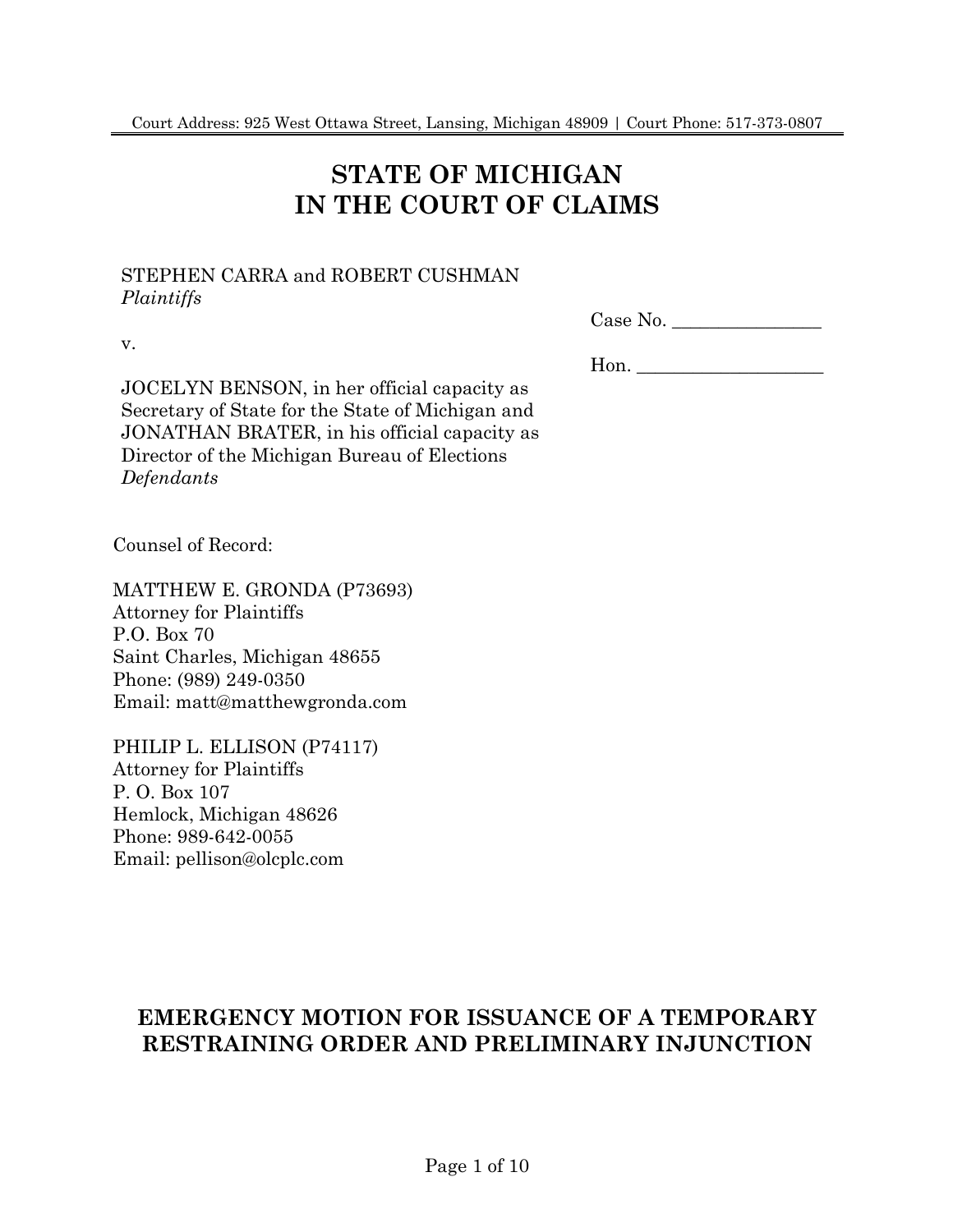On an emergency basis, and for the reasons described in the brief that follows, the plaintiffs move this Court for issuance of a temporary restraining order and preliminary injunction. To ensure the rights of both candidates and election challengers who perform a vital role in ensuring open, fair, and transparent elections, relief must be granted sufficiently in advance of the general election on November 3, 2020 to allow the issuance of corrected directives to local election officials from the defendants.

### **BRIEF IN SUPPORT**

This case calls upon the Court to protect the rights of a specialized team of professionals known as election challengers so that they can perform their vital role in ensuring fair, lawful, and transparent elections. The role of election challengers is created by statute. MCL 168.730. Political parties and other organized groups with an interest in the "purity of elections" and guarding against abuses are authorized to appoint election challengers to closely monitor both the voting process and the counting of ballots. *Id*. Once duly appointed and qualified, these credentialed persons are given a wide range of authority by the Michigan Election Law to closely monitor the election process. These rights and duties include:

A. Challengers shall be provided a space within a polling place where they can observe the election procedure and each person applying to vote. MCL 168.733(1).

B. The opportunity to inspect poll books as ballots are issued to electors and witness the electors' names being entered in the poll book. MCL 168.733(1)(a).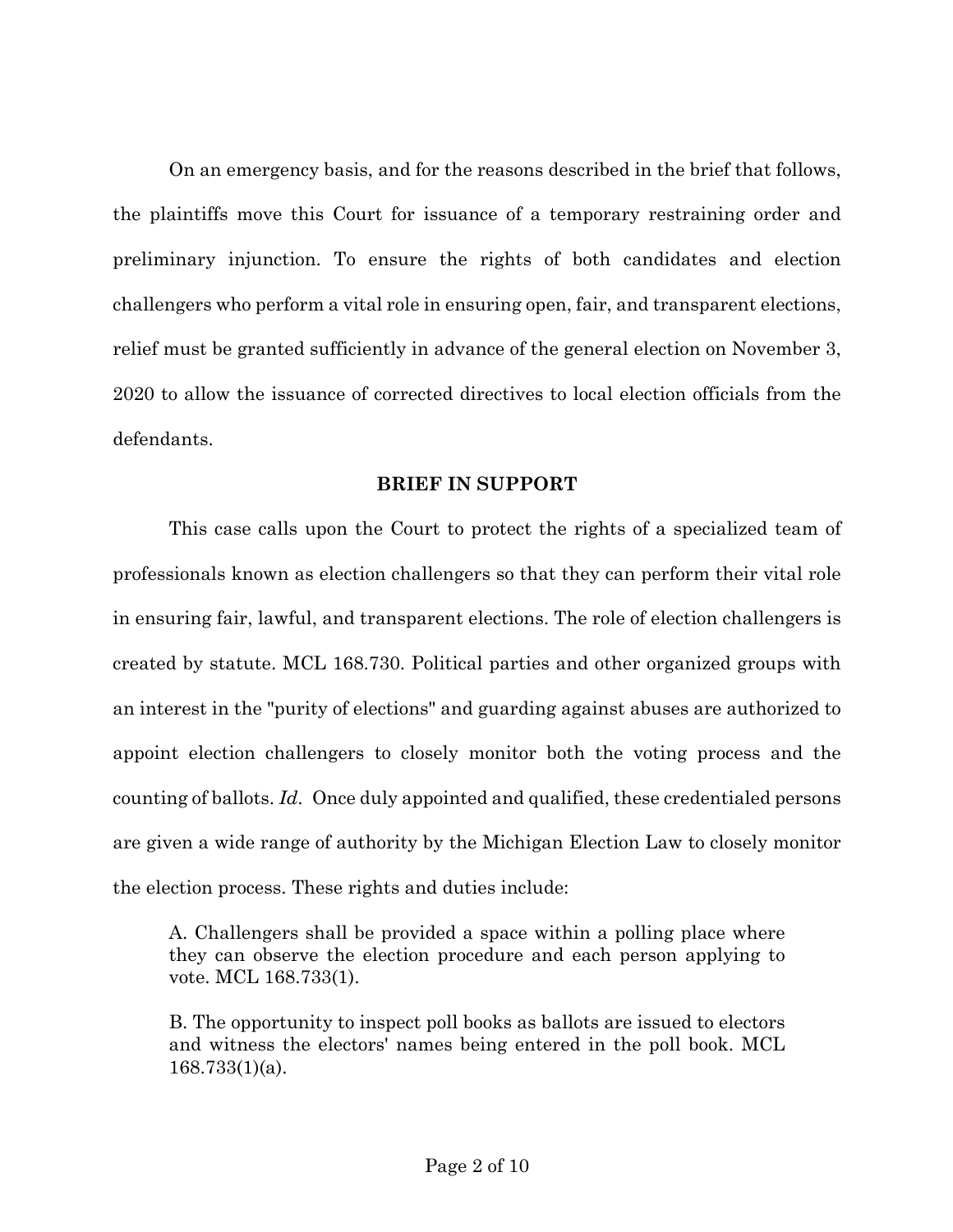C. Be allowed to observe the manner in which the duties of the election inspectors are being performed. MCL 168.733(1)(b).

D. Challenge the voting rights of a person who the challenger has good reason to believe is not a registered elector. MCL 168.733(1)(c).

E. Challenge an election procedure that is not being properly performed. MCL 168.733(1)(d).

F. Bring to an election inspector's attention any of the following: (1) improper handling of a ballot by an elector or election inspector; (2) a violation of a regulation made by the board of election inspectors with regard to the time in which an elector may remain in the polling place; (3) campaigning and fundraising being performed by an election inspector or other person covered by MCL 168.744; and/or (4) any other violation of election law or other prescribed election procedure. MCL 168.733(1)(e).

G. An election challenger may remain present during the canvass of votes and until the statement of returns is duly signed and made. MCL 168.733(1)(f).

H. An election challenger may examine without handling each ballot as it is being counted. MCL 168.733(1)(g).

I. Keep records of votes cast and other election procedures as the challenger desires. MCL 168.733(1)(h).

J. Observe the recording of absent voter ballots on voting machines. MCL 168.733(1)(i).

Because election challengers play such a vital role in our democracy, our Legislature

has even made it a felony to threaten, intimidate, or impede the work of an election

challenger. MCL 168.734; MCL 168.733(4). In fact, there are only two reasons given

by statute to support the expulsion of a challenger from a polling place: (1) if there is

evidence that the election challenger is drinking alcoholic beverages; or (2) is

engaging in disorderly conduct. MCL 168.733(3).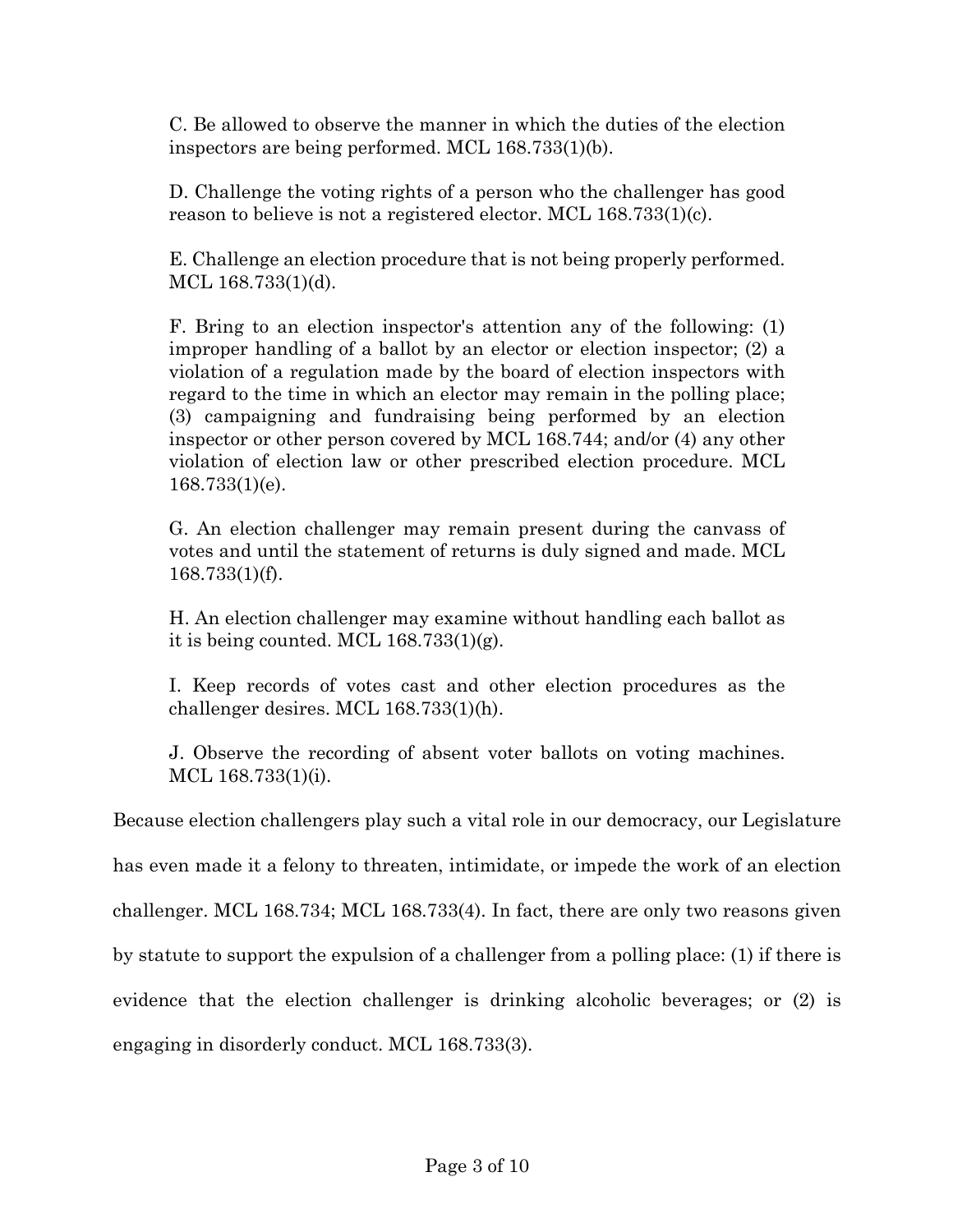Defendant Benson is the "chief election officer of the state" and has "supervisory control over local election officials in the performance of their duties under the provisions of the [Michigan Election Law]." MCL 168.21. In that role, it is her mandatory duty to "advise and direct local election officials as to the proper methods of conducting elections" so that the entirety of the provisions contained in the Michigan Election Law, MCL 168.1 et seq, are followed. Defendant Brater is Benson's subordinate and has been appointed Director of the Michigan Bureau of Elections. In that role, Brater has been tasked by Benson, under her supervision, to in fact supervise and administer the election law.

On October 16, 2020, the defendants issued a written directive to local election officials outlining procedures for the upcoming November 3, 2020 general election (hereinafter the "2020 General Election Directives"). A copy of that document is attached as Exhibit A. In relevant part, they have directed - or at the very least permitted - local election officials to condition the presence of election challengers upon wearing a face mask. And then even while wearing a mask, a local election official may mandate and expressly command that election challengers remain socially distanced from election workers. The directive adopts the definition of "social distancing" promulgated by Robert Gordon, Director of the Michigan Department of Health and Human Services, in his October 9, 2020 order. Social distancing therefore means that an election challenger must maintain at least 6 feet of distance from another person including a poll worker. A copy of Director Gordon's October 9, 2020 order is attached as Exhibit B.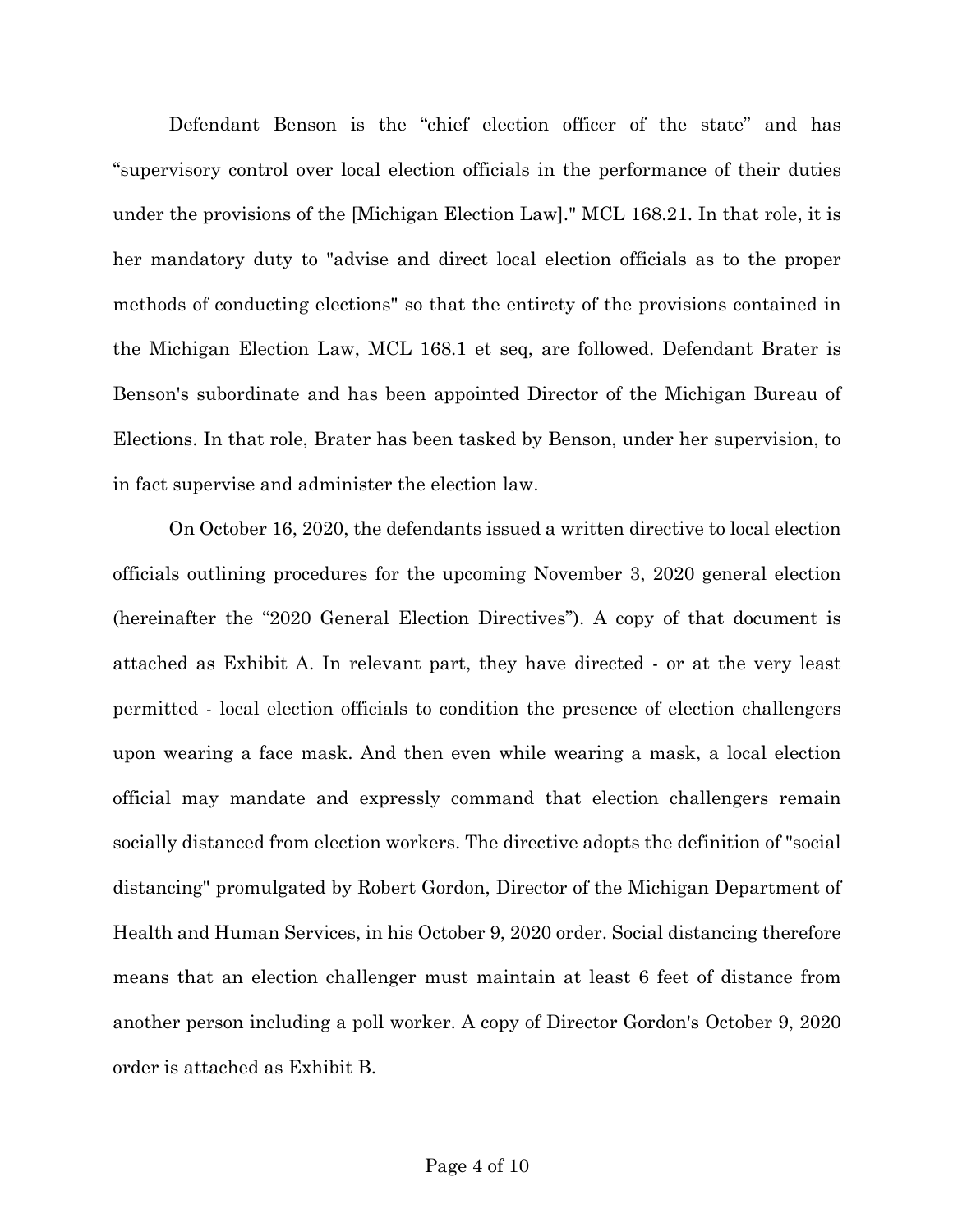These directives render it impossible for an election challenger to fully execute their duties and exercise their rights under Michigan Election Law. As a threshold matter, and as described above, an election challenger can only be denied his or her right to inspect and challenge if he or she is consuming alcohol or acting disorderly. MCL 168.733(3). The statute does not provide for expulsion or impediment based on any other factor. But this case does not merely advance a technical challenge to the defendants' directive. More critically, an election challenger is not able to discharge his or her critical duty and right from a distance of six feet.

Plaintiff Cushman is a duly appointed election challenger who intends to serve in that role during the November 3, 2020 general election. Additionally, Plaintiff Cushman served in that role during the August 2020 primary election. As described in the verified complaint,<sup>1</sup> Plaintiff Cushman states that it was and will be very difficult to impossible to exercise his full rights from a distance of at least six feet. By way of specific example, from his own personal experience he states:

A. It was very hard to impossible to read names in the poll books.

B. It was impossible to tell whether the high-speed tabulator operator cleared the results before re-running the stack of ballots because of a jam of one ballot.

C. It was hard to see and hear the adjudication process.

D. It was very hard to impossible to observe computer screens which contain election data.

E. It was very hard to impossible to observe the checking of each ballot for seal and to observe whether envelopes were signed and dated.

<sup>1</sup> A temporary restraining order may be granted based on facts shown by "a verified complaint." MCR  $3.310(B)(1)(a)$ .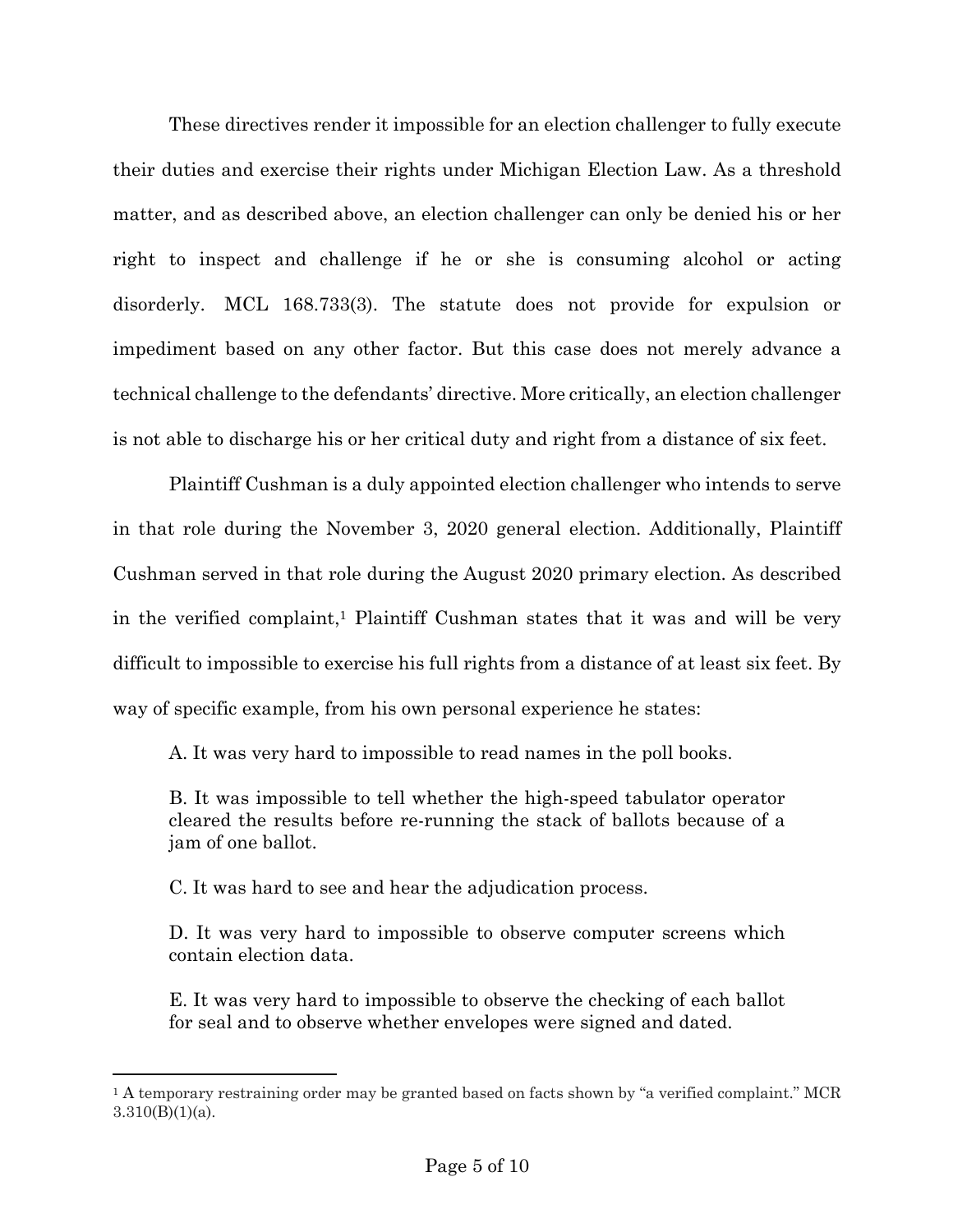And it is not just election challengers who recognize that they can't perform their statutory duties while socially distanced; local election officials know it too. Based on the defendants' directives, a local election official in the City of Detroit who was training poll workers rather gleefully describes how election challengers are to be impeded:

Election Official: They have to wear a mask and they have to stay six feet. That's important because they can come behind your table, but if you don't have six feet, they can't come back there. They cannot wear anything that signifies who they work for. It has to be on the card. So, they can't walk in with a party, or anything on, just like you can't on your mask, they can't either. Any questions?

Poll Worker: So if they're six feet back, they can't actually see.

Election Official: Exactly, unless they got really good vision or they brought their binoculars.

[Laughter]

Election Official: Six feet. That's the rule, right? And you are entitled to your six feet!

This training session was recorded and a complete copy is attached as Exhibit C. The quoted portion begins around 1:36:30. For ease of timely review, this recording is also accessible online at https://youtu.be/kPFMOxdd3Bs [this uploaded YouTube video is designated as unlisted and is only accessible by this direct link during the pendency of this case].

A court may, without advance written or oral notice to the defendants, issue a temporary restraining order. MCR 3.310(B).2 It should do so when it clearly appears

<sup>2</sup> Upon filing, a copy of the verified complaint and motion will be provided by email to Defendants Benson (secretary@michigan.gov) and Brater (BraterJ@michigan.gov) at their listed official email address at the State of Michigan Contact Directory, see http://www.state.mi.us/dit/Default.aspx.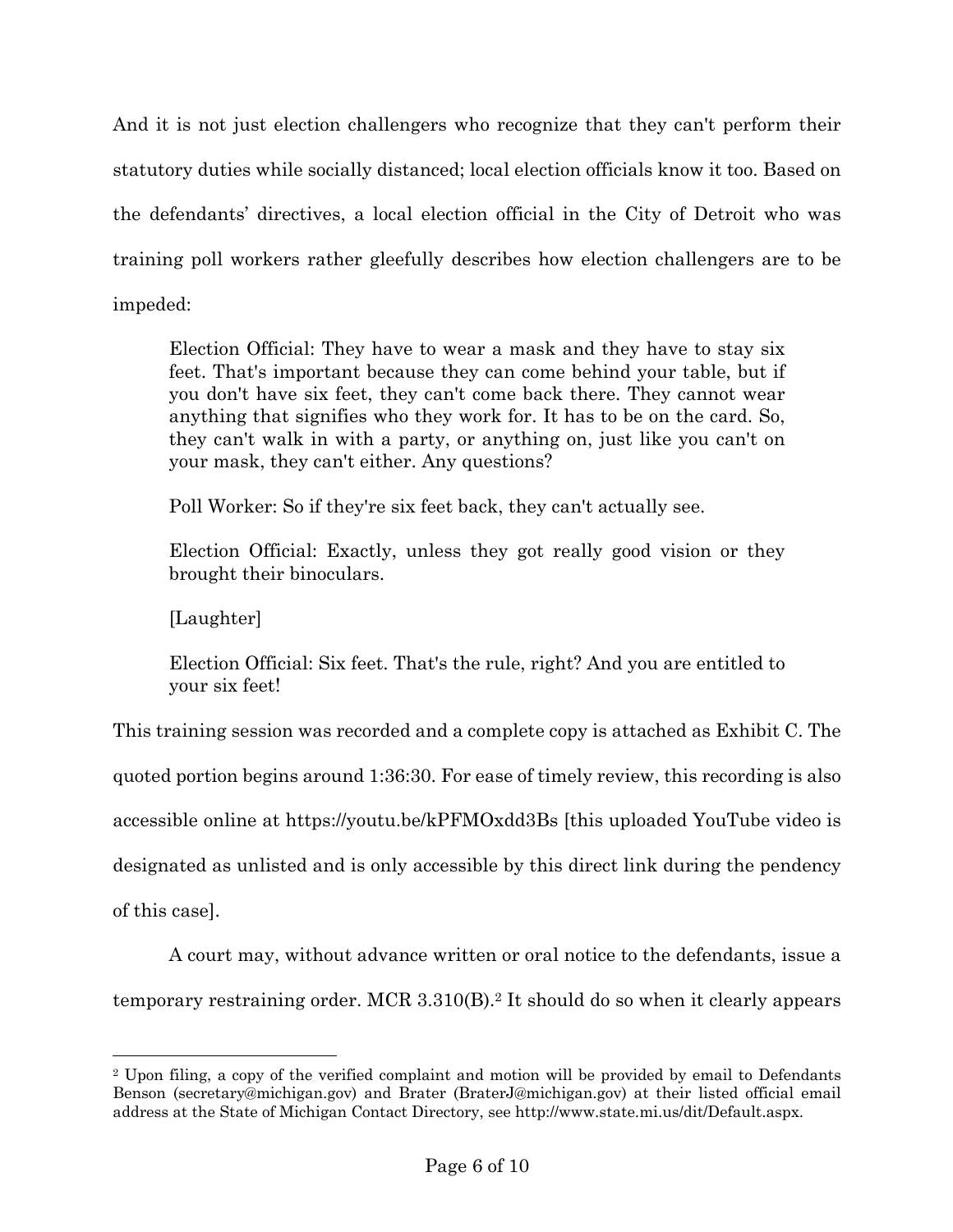from specific facts shown by affidavit or by a verified complaint that immediate and irreparable injury, loss, or damage will result to the applicant from the delay required to effect notice. MCR 3.310(B)(1)(a). TROs, as the name implies, are indeed temporary and can only remain effective 14 days absent good cause shown. MCR 3.310(B)(3). Upon issuance, the court must set either a hearing on the earliest possible date or order the parties to show cause why the TRO should not become a preliminary injunction. A party seeking issuance of a TRO must also describe the efforts made to give notice of the request. MCR  $3.310(B)(1)(b)$ . By signature upon this document, the undersigned counsel does certify that every effort will be made to serve a copy of the complaint and this motion upon the defendants immediately upon filing. Upon service, proof will be promptly filed.

Preliminary injunctions are, in essence, a longer-term TRO that remain in effect throughout the pendency of a case (or until further order). They are authorized by MCR 3.310. Unlike TROs, a preliminary injunction may not be issued until either after hearing or following an order to show cause why a preliminary injunction should indeed not issue. While injunctive relief is indeed an extraordinary remedy to be ordered only when justice so requires, it is appropriate when there is no adequate remedy at law and there is a real and imminent danger of irreparable injury. See *In re Esquire Products International, Inc*, 136 Mich App 492, 495; 357 NW2d 77 (1984). When considering a request for a preliminary injunction, a court should evaluate the following four factors:

1. the likelihood that the party seeking the injunction will prevail on the merits;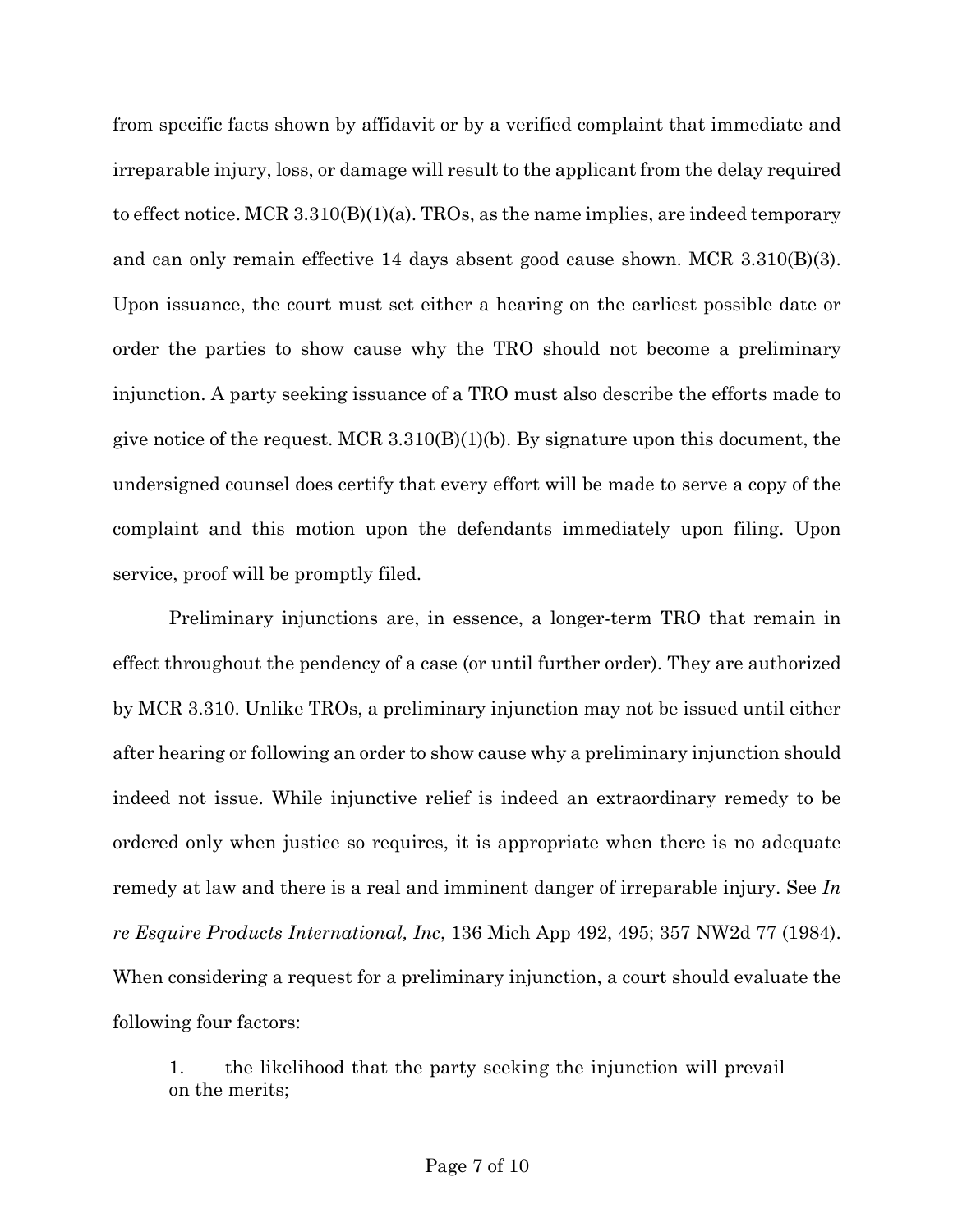2. the danger that the party seeking the injunction will suffer irreparable injury if the injunction is not issued;

3. the risk that the party seeking the injunction would be harmed more by the absence of an injunction than the opposing party would be by the granting of the relief; and

4. the harm to the public interest if the injunction is issued.

*Alliance for Mentally Ill v Department of Community Health*, 231 Mich App 647; 588 NW2d 133 (1998).

Applying this test, a preliminary injunction is both warranted and required. First, the plaintiffs have a strong if not certain chance of success on the merits. The 2020 General Election Directives as it applies to election challengers interferes with the duties and rights of said challengers as outlined in MCL 168.733. The Election Bureau Director and the Secretary "must apply the statute as written," *Mich Ass'n of Home Builders v City of Troy*, 504 Mich 204, 212; 934 NW2d 713 (2019), not what these defendants believe the statute "ought to" provide for, *Terrien v Zwit*, 467 Mich 56, 66; 648 NW2d 602 (2002).

Second, the plaintiffs and all those interested in maintaining transparent and fair elections will be irreparably harmed absent the issuance of an injunction. There is no remedy at law and no means to correct the election law violations prior to or after the election. See *Treasurer of the Comm. to Elect Gerald D. Lostracco v Fox*, 150 Mich App 617; 389 NW2d 446 (1986).

Third, it cannot be properly said that the defendants will be harmed by the issuance of an injunction. Defendant Benson and her designee Defendant Brater have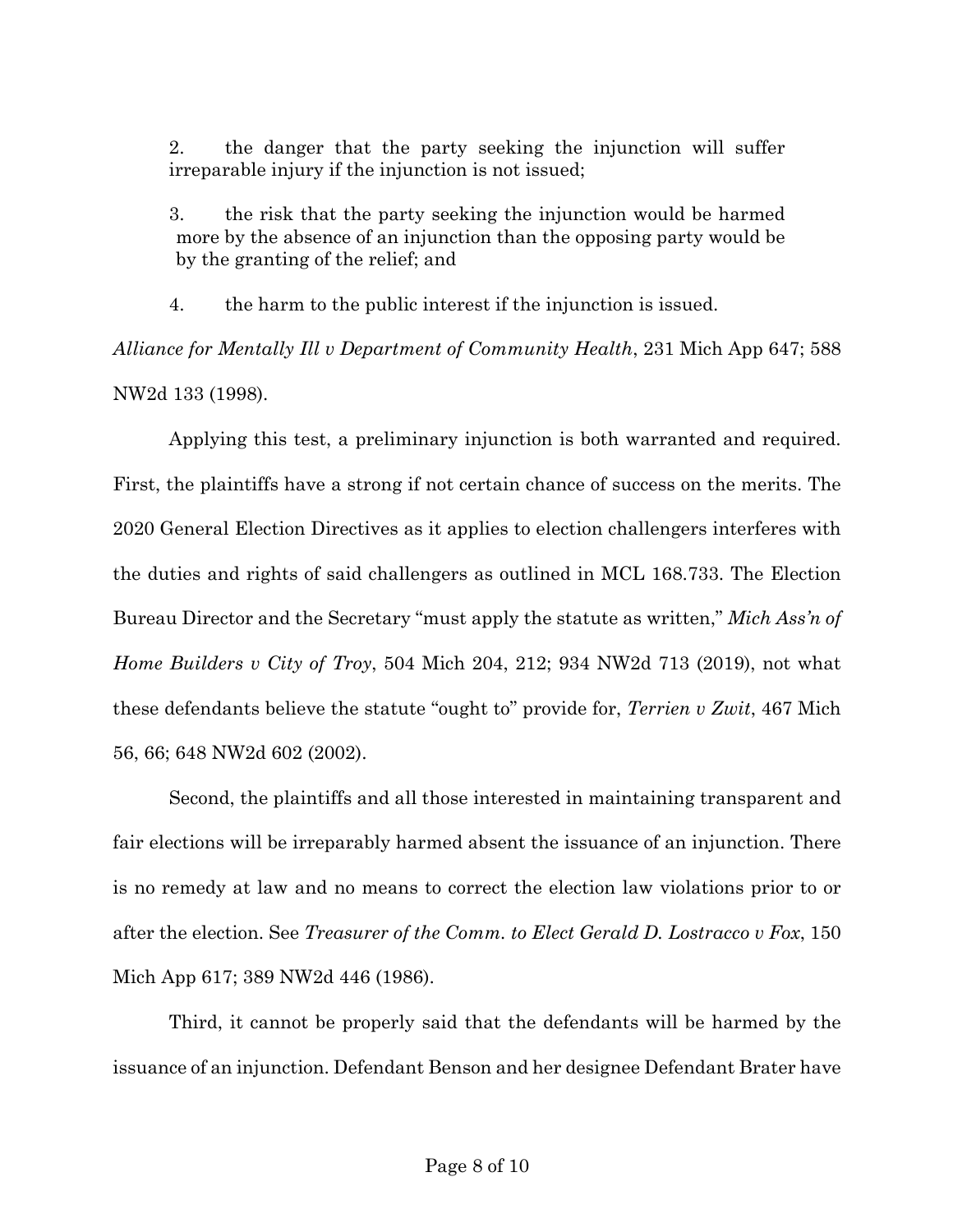the statutorily imposed duty of ensuring that local election officials conduct the November 3, 2020 election in conformity with Michigan Election Law. As discussed, their current 2020 General Election Directives is violative of that law. Correcting that error while there is still time to do so - even if they are adverse to voluntarily doing so – is not harmful to them in any proper sense of the word.

Fourth, the real harm to the public is in not granting an injunction. The people of a democracy have no greater interest than ensuring that their elections are open, fair, transparent, and checked for accuracy. By denying them the services of election challengers, they are being robbed of a critical check on the system.

### **REQUEST FOR RELIEF**

Plaintiffs CARRA and CUSHMAN respectfully request that this Court grant their motion and order the following relief:

- A. enter a temporary restraining order requiring the defendants to both 1.) withdraw their violative 2020 General Election Directives (and any similar written and oral directive) with respect to the portions permitting local election official to prevent fulfillment of the duties and responsibilities of election challengers by and through the imposition of physical distancing requirements rendering such activities very difficult to impossible, and 2.) withdraw any further similar direction to local election officials.
- B. Order the defendants to show cause why a preliminary and/or permanent injunction should not issue containing the terms outlined in the preceding paragraph in addition to a command that the defendants issue a timely revised